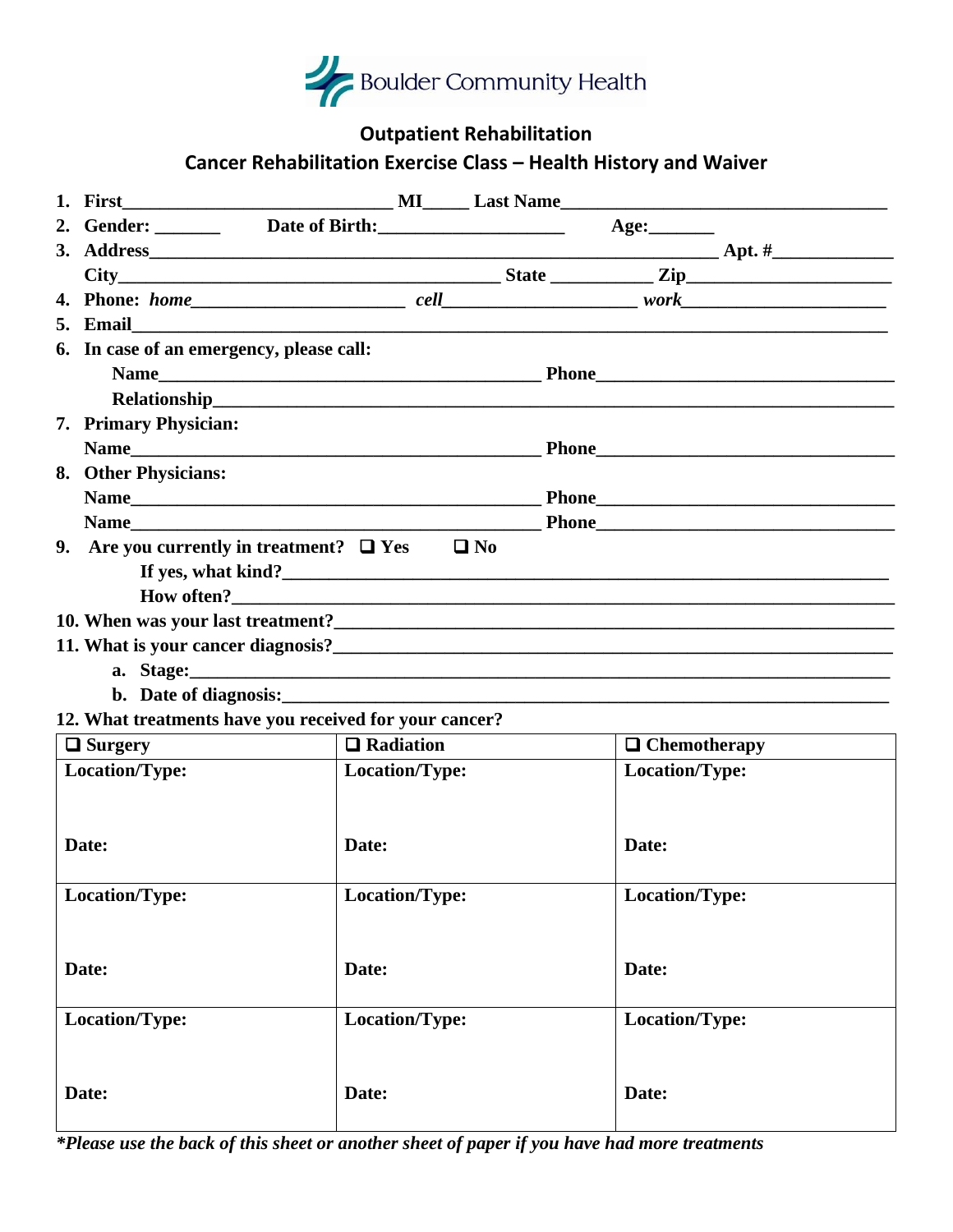## **13. Have you experienced side effects from your cancer treatments?** ❑ **Yes** ❑ **No If yes, have you ever had any of the following side effects?**

| <b>OBone Pain</b>        | $\Box$ Fatigue        | <b>□Blood Clots</b>    | $\Box$ Cardiovascular | <b>□Skin Reaction</b> |
|--------------------------|-----------------------|------------------------|-----------------------|-----------------------|
|                          |                       |                        | Events                |                       |
| $\Box$ Joint Pain        | <b>ONumbness/</b>     | <b>OSleep Problems</b> | $\Box$ Swelling/      | $\Box$ Weakness       |
|                          | <b>Tingling</b>       |                        | Lymphedema            |                       |
| <b>QIncoordination</b> / | $\Box$ Weight Changes | <b>QHair Loss</b>      | $\Box$ Nausea/        | $\Box$ Other:         |
| <b>Ataxia</b>            |                       |                        | <b>Vomiting</b>       |                       |

### **14. Have you ever had any of the following?**

|                                        |              |             | --------If yes, please describe------- |
|----------------------------------------|--------------|-------------|----------------------------------------|
| <b>High Blood Pressure</b>             | $\Box Y$     | $\Box N$    |                                        |
| <b>Heart Attack</b>                    | $\Box Y$     | $\Box N$    |                                        |
| <b>Stroke</b>                          | $\Box Y$     | $\square$ N |                                        |
| <b>Transient Ischemic Attack (TIA)</b> | $\Box Y$     | $\Box N$    |                                        |
| <b>Chest Pain</b>                      | $\Box Y$     | $\Box N$    |                                        |
| <b>Pacemaker</b>                       | $\Box Y$     | $\square$ N |                                        |
| <b>Diabetes</b>                        | $\Box Y$     | $\Box N$    |                                        |
| Do you take insulin?                   |              |             |                                        |
| <b>Peripheral Vascular Disease</b>     | $\Box Y$     | $\Box N$    |                                        |
| <b>Neuropathy/Decreased Sensation</b>  | $\Box Y$     | $\square$ N |                                        |
| <b>Parkinson's Disease</b>             | $\Box Y$     | $\Box N$    |                                        |
| <b>Multiple Sclerosis</b>              | $\Box Y$     | $\Box N$    |                                        |
| <b>Polio/Post Polio Syndrome</b>       | $\Box Y$     | $\Box N$    |                                        |
| <b>Vestibular or Balance Problems</b>  | $\Box Y$     | $\square$ N |                                        |
| <b>West Nile Virus</b>                 | $\Box Y$     | $\Box N$    |                                        |
| <b>Respiratory Disease</b>             | $\Box Y$     | $\Box N$    |                                        |
| <b>Asthma</b>                          | $\Box Y$     | $\square$ N |                                        |
| <b>Seizures</b>                        | $\Box Y$     | $\Box N$    |                                        |
| <b>Gastrointestinal Problems</b>       | $\Box Y$     | $\Box N$    |                                        |
| <b>Urinary Incontinence</b>            | $\Box Y$     | $\Box N$    |                                        |
| <b>Bowel Incontinence</b>              | $\Box Y$     | $\square$ N |                                        |
| Cancer                                 | $\Box Y$     | $\Box N$    |                                        |
| <b>Osteoarthritis</b>                  | $\Box Y$     | $\Box N$    |                                        |
| <b>Rheumatoid Arthritis</b>            | $\Box Y$     | $\square N$ |                                        |
| Fibromyalgia                           | $\Box Y$     | $\Box N$    |                                        |
| <b>Joint Replacement</b>               | $\Box Y$     | $\Box N$    |                                        |
| <b>Osteoporosis</b>                    | $\square$ Y  | $\square$ N |                                        |
| <b>Neck Pain</b>                       | $\Box$ Y     | $\Box N$    |                                        |
| <b>Low Back Pain</b>                   | $\Box$ Y     | $\Box N$    |                                        |
| Are you currently pregnant?            | $\mathbf{u}$ | $\Box N$    |                                        |
| Other:                                 | $\Box Y$     | $\Box N$    |                                        |
| Other:                                 | $\Box Y$     | $\Box N$    |                                        |

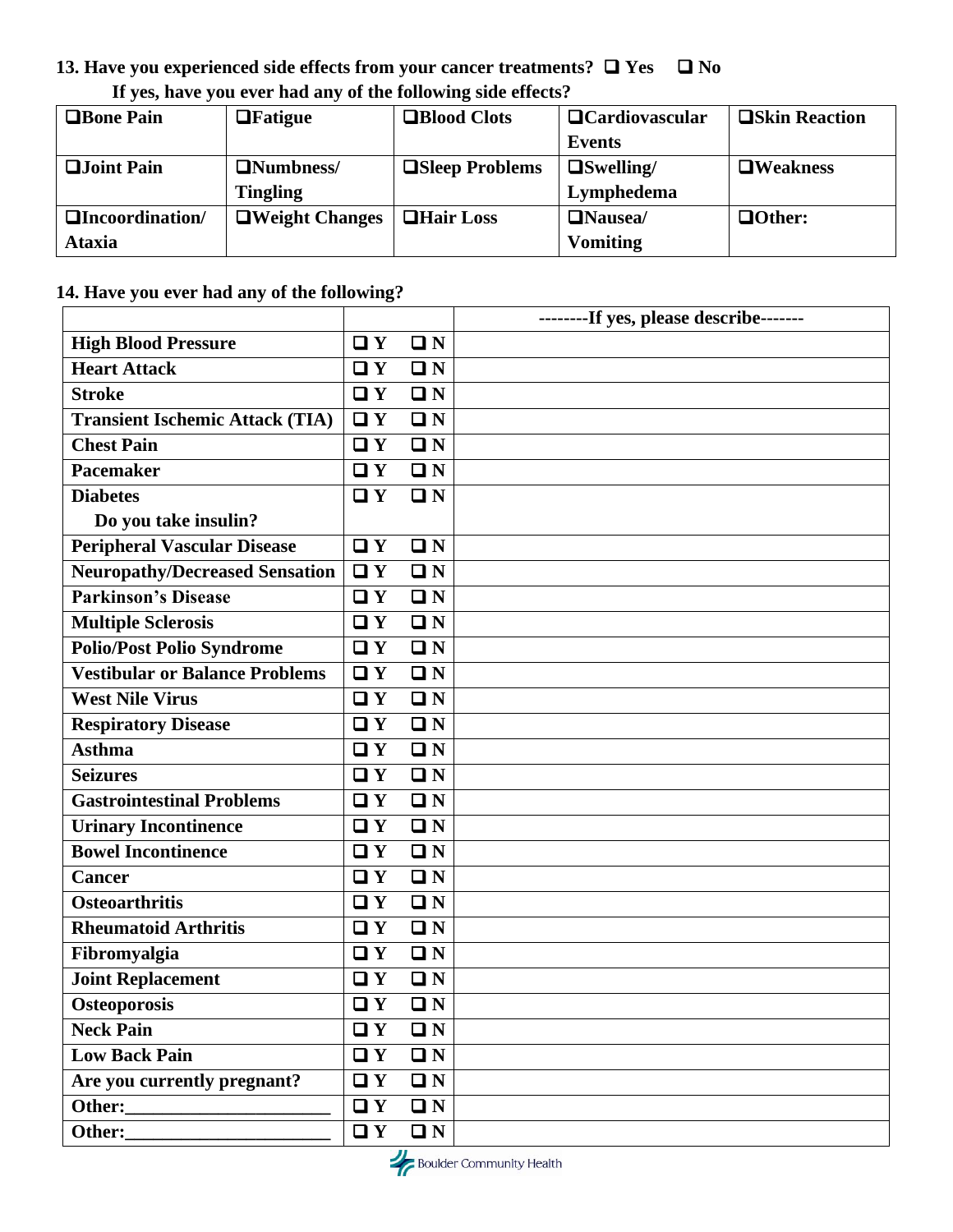**\_\_\_\_\_\_\_\_\_\_\_\_\_\_\_\_\_\_\_\_\_\_\_\_\_\_\_\_\_\_\_\_\_\_\_\_\_\_\_\_\_\_\_\_\_\_\_\_\_\_\_\_\_\_\_\_\_\_\_\_\_\_\_\_\_\_\_\_\_\_\_\_\_\_\_\_\_\_\_\_\_\_\_\_\_\_\_ \_\_\_\_\_\_\_\_\_\_\_\_\_\_\_\_\_\_\_\_\_\_\_\_\_\_\_\_\_\_\_\_\_\_\_\_\_\_\_\_\_\_\_\_\_\_\_\_\_\_\_\_\_\_\_\_\_\_\_\_\_\_\_\_\_\_\_\_\_\_\_\_\_\_\_\_\_\_\_\_\_\_\_\_\_\_\_ 16. Do you wear eyeglasses?** ❑ **Yes** ❑ **No Do you wear hearing aids?** ❑ **Yes** ❑ **No 17. Do you use an assistive device for walking?** ❑ **Yes** ❑ **No 18. Can you stand up from the floor without someone assisting?** ❑ **Yes** ❑ **No 19. Do you need assistance for activities of daily living including walking, wheelchair propulsion, dressing, bathing, toileting, and/or eating?** ❑ **Yes** ❑ **No 20. Do you use a manual wheelchair?** ❑ **Yes** ❑ **No Do you use a power wheelchair?** ❑ **Yes** ❑ **No 21. Do you currently participate in regular exercise?** ❑ **Yes** ❑ **No a. If yes, type:** <u>*<b>*</u> **b. Frequency:\_\_\_\_\_\_\_\_\_\_\_\_\_\_\_\_\_\_\_\_\_\_\_\_\_\_\_\_\_\_\_ Duration:\_\_\_\_\_\_\_\_\_\_\_\_\_\_\_\_\_\_\_\_\_\_\_\_\_\_\_ 22. List any medications that you are currently taking including over the counter medications and vitamins/supplements: Name For what condition?** 

**15. Have you had any surgeries in the last year that are not listed above?** 

*\*Please use the back of this sheet or another sheet of paper if you have more medications to record*

- **18. Is there anything else you think we should know to help assure a safe and enjoyable class experience? \_\_\_\_\_\_\_\_\_\_\_\_\_\_\_\_\_\_\_\_\_\_\_\_\_\_\_\_\_\_\_\_\_\_\_\_\_\_\_\_\_\_\_\_\_\_\_\_\_\_\_\_\_\_\_\_\_\_\_\_\_\_\_\_\_\_\_\_\_\_\_\_\_\_\_\_\_\_\_\_\_\_\_\_\_\_\_\_\_\_**
- **19. How did you find out about this class?**



**\_\_\_\_\_\_\_\_\_\_\_\_\_\_\_\_\_\_\_\_\_\_\_\_\_\_\_\_\_\_\_\_\_\_\_\_\_\_\_\_\_\_\_\_\_\_\_\_\_\_\_\_\_\_\_\_\_\_\_\_\_\_\_\_\_\_\_\_\_\_\_\_\_\_\_\_\_\_\_\_\_\_\_\_\_\_\_\_\_\_**